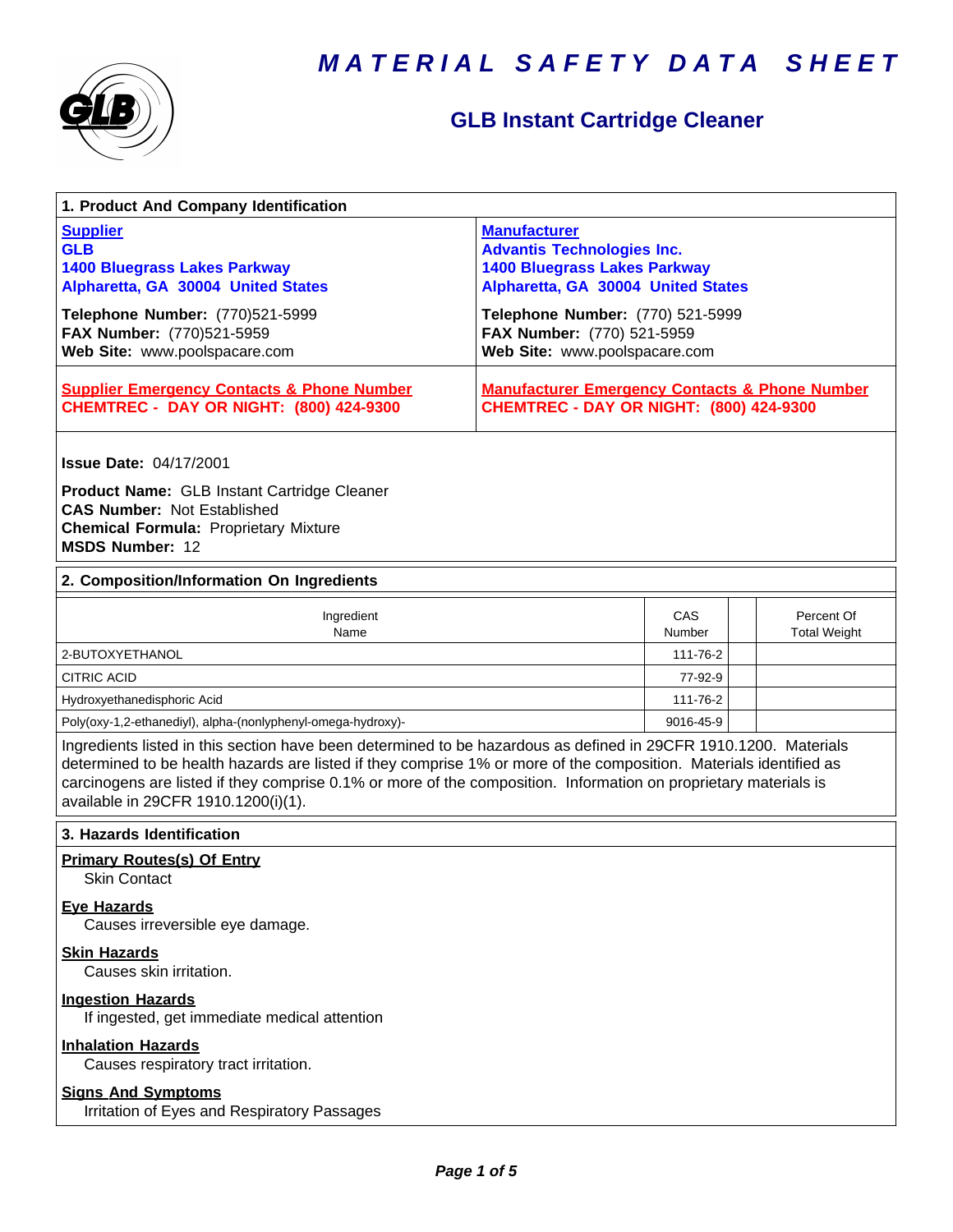### **GLB Instant Cartridge Cleaner**

### **First Aid (Pictograms)**



### **4. First Aid Measures**

#### **Eye**

In case of contact, hold eyelids apart and immediately flush eyes with plenty of water for at least 15 minutes.Get medical attention immediately.

### **Skin**

In case of contact, immediately flush skin with soap and plenty of water. Get medical attention immediately if irritation (redness, rash, blistering) develops and persists.

### **Ingestion**

Give Milk, Egg Whites of Baking Soda Immediately. Drink large amounts of water. Contact a physician or poison control.

### **Inhalation**

If inhaled, remove to fresh air. Consult a physician. If breathing is difficult, give oxygen.

### **Fire Fighting (Pictograms)**



### **5. Fire Fighting Measures**

**Flash Point:** <150°F

### **Extinguishing Media**

In case of fire, use water spray (fog) foam, dry chemical, or CO2.

#### **Fire Fighting Instructions**

Firefighters should wear self-contained breathing apparatus and full protective gear.

### **6.Accidental ReleaseMeasures**

Clean up spill immediately. Contain and/or absorb spill with inert material (e.g. sand, vermiculite). Flush spill area with water. Use appropriate containers to avoid environmental contamination.

### **Handling & Storage (Pictograms)**



### **7. Handling And Storage**

### **Handling And Storage Precautions**

Keep out of reach of children. Store material in a cool and dry place.

### **Work/Hygienic Practices**

Use safe chemical handling procedures suitable for the hazards presended by this material.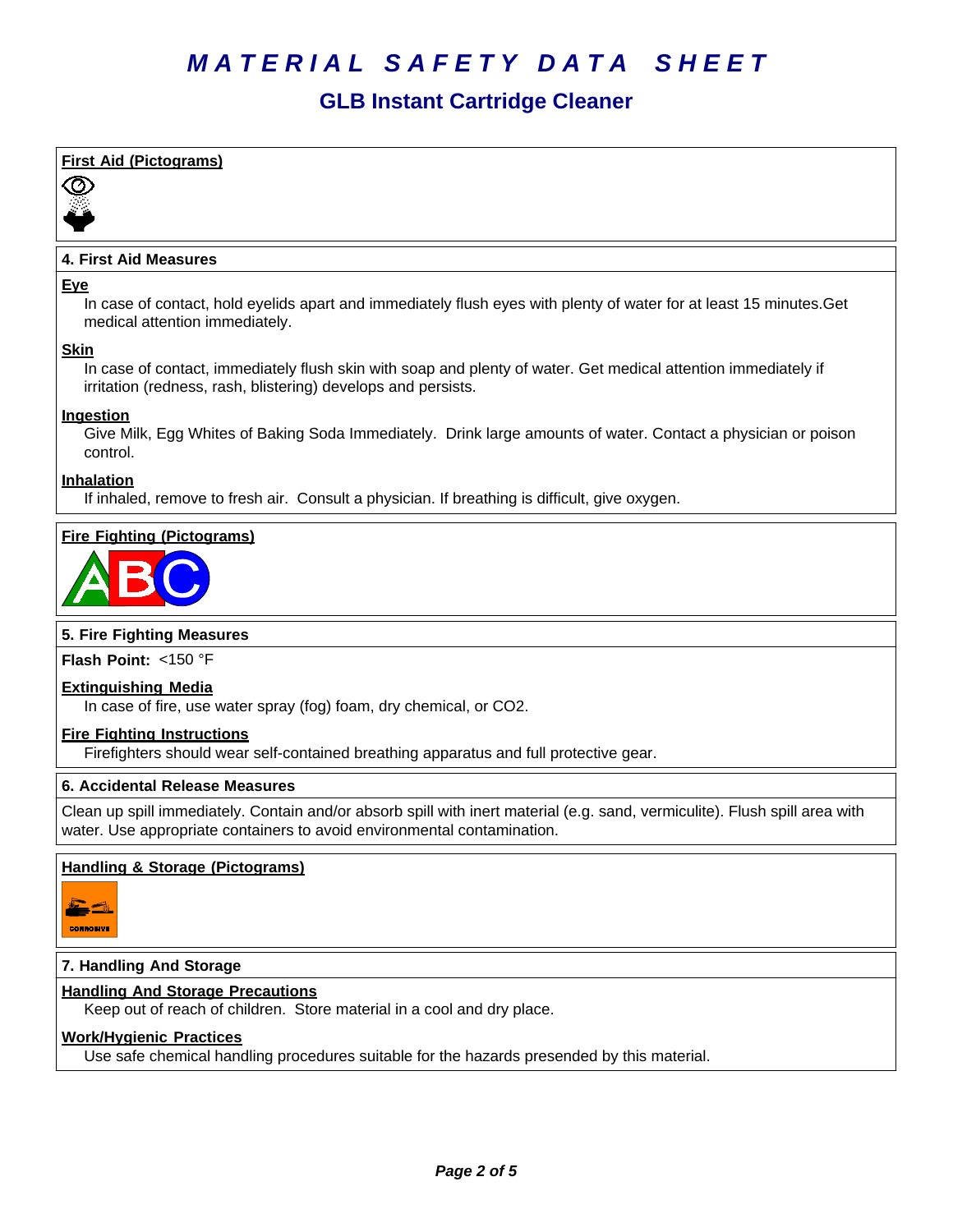### **GLB Instant Cartridge Cleaner**

**Protective Clothing (Pictograms)**



### **8. Exposure Controls/Personal Protection**

### **Engineering Controls**

Local exhaust acceptable. Special exhaust not required

### **Eye/Face Protection**

Safety glasses with side shields or goggles.

### **Skin Protection**

Chemical-resistant gloves.

### **Respiratory Protection**

General room ventilation is normally adequate.

### **Ingredient(s) - Exposure Limits**

2-BUTOXYETHANOL ACGIH TLV-TWA 20 ppm (Skin) OSHA PEL-TWA 50 ppm (Skin)

### **9. Physical And Chemical Properties**

### **Appearance**

Clear liquid

### **Odor**

Detergent

**Chemical Type:** Mixture **Physical State:** Liquid **Melting Point:** n/a°F **Boiling Point:** 215°F **Specific Gravity:** 1.138 **Molecular Weight:** NOT DETERMINED **Percent Volitales:** NOT DETERMINED **Vapor Pressure:** 17 **Vapor Density:** 0.6 **pH Factor:** 1-3 **Solubility: SOLUBLE IN WATER Evaporation Rate:** 16.0 **Corrosive** 

### **10. Stability And Reactivity**

**Stability: STABLE Hazardous Polymerization:** WILL NOT OCCUR

### **Conditions To Avoid (Stability)**

Avoid contact with strong acids and alkalis

### **Incompatible Materials**

Acids and Alkalis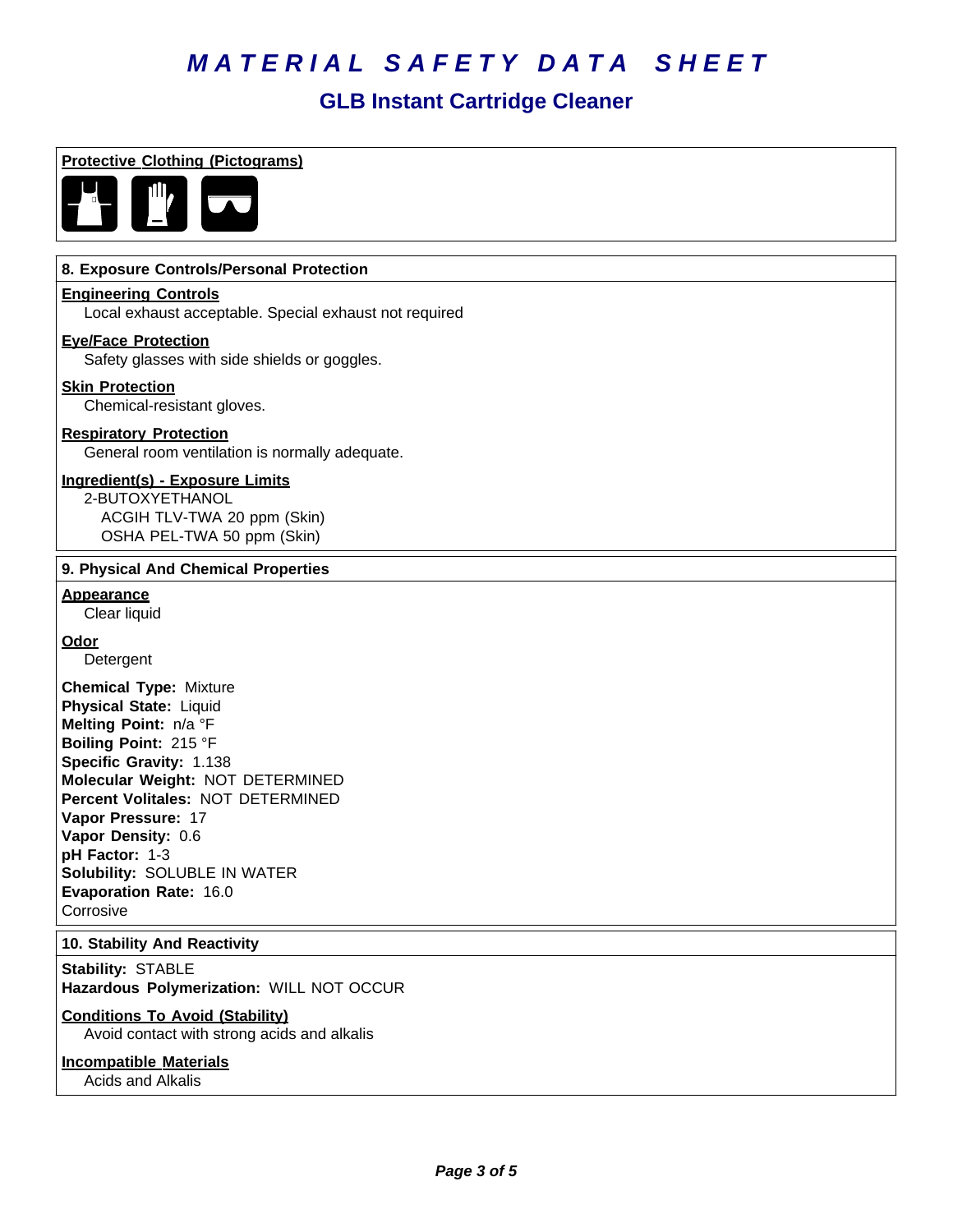## **GLB Instant Cartridge Cleaner**

| 10. Stability And Reactivity - Continued                                                                                                                                                                                                    |
|---------------------------------------------------------------------------------------------------------------------------------------------------------------------------------------------------------------------------------------------|
| <b>Hazardous Decomposition Products</b><br>Oxides of carbon, nitrogen, aldehydes, ketones                                                                                                                                                   |
| 11. Toxicological Information                                                                                                                                                                                                               |
| <b>Acute Studies</b><br>Concentrated product corrosive to skin and mucous membranes                                                                                                                                                         |
| 12. Ecological Information                                                                                                                                                                                                                  |
| No Data Available                                                                                                                                                                                                                           |
| 13. Disposal Considerations                                                                                                                                                                                                                 |
| Refer to applicable local, state and federal regulations as well as industry standards.                                                                                                                                                     |
| 14. Transport Information                                                                                                                                                                                                                   |
| <b>Proper Shipping Name</b><br>CORROSIVE LIQUID, N.O.S. (Contains Hydroxyethanediphosphonic Acid)                                                                                                                                           |
| <b>Hazard Class</b><br>8, PGIII (<=4L Consumer Commodity ORM-D)                                                                                                                                                                             |
| <b>DOT Identification Number</b><br><b>UN3265</b>                                                                                                                                                                                           |
| <b>DOT (Pictograms)</b>                                                                                                                                                                                                                     |
| 15. Regulatory Information                                                                                                                                                                                                                  |
| Ingredient(s) - U.S. Regulatory Information<br>2-BUTOXYETHANOL<br>SARA Title III - Section 313 Form "R"/TRI Reportable Chemical<br>SARA - Acute Health Hazard<br>SARA - Chronic Health Hazard<br>SARA - Fire Hazard                         |
| Ingredient(s) - State Regulations<br>2-BUTOXYETHANOL<br>New Jersey - Workplace Hazard<br>New Jersey - Environmental Hazard<br>Pennsylvania - Workplace Hazard<br>Massachusetts - Hazardous Substance<br>New York City - Hazardous Substance |
| <b>Canadian Regulatory Information</b><br>Class B - Combustible or Flammable Material,<br>Class D, Div 2b - Poisonous or Infectious Material: other toxic effects,<br>Class E - Corrosive Material                                          |